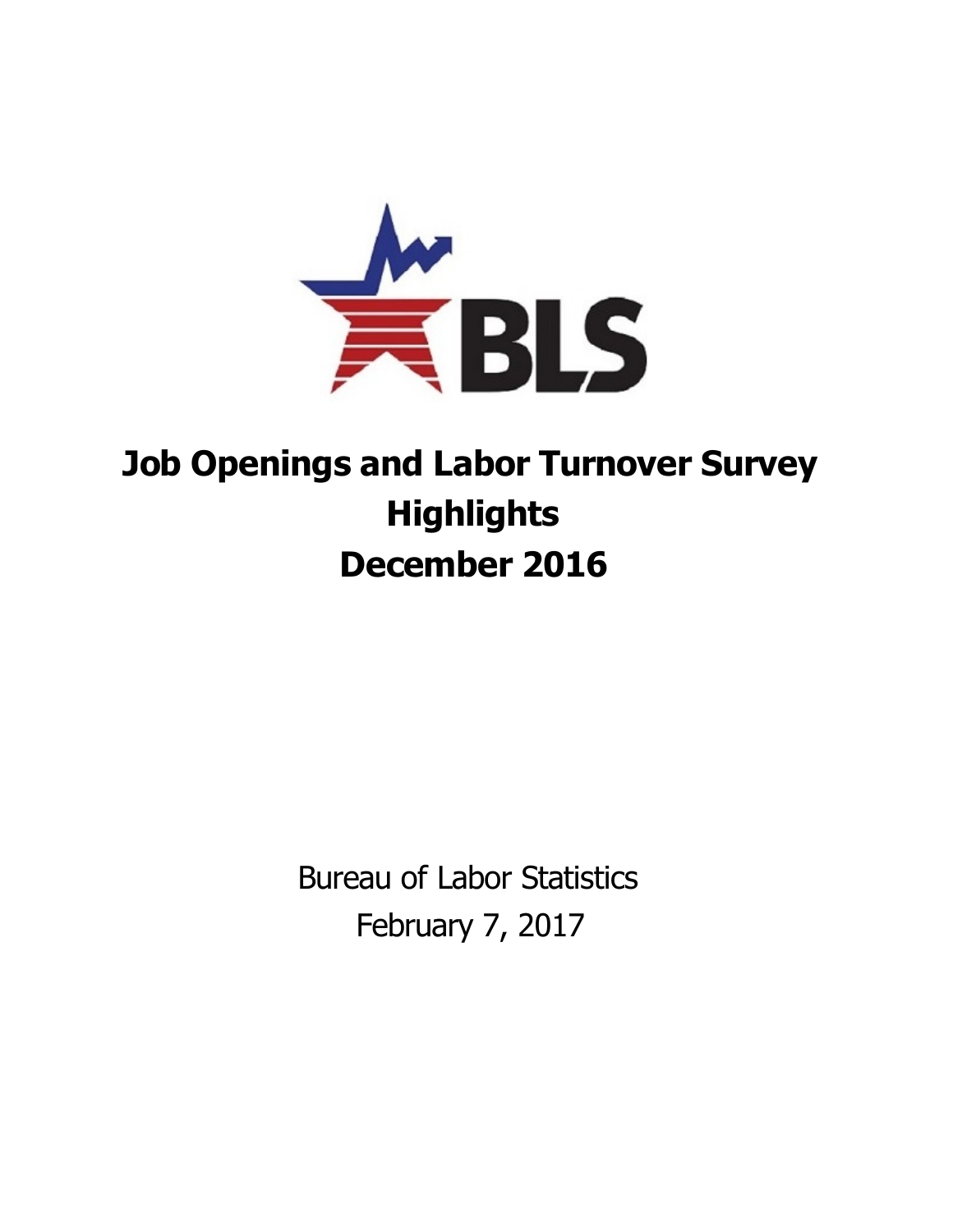

- The ratio of unemployed persons per job opening varies with the business cycle.
- When the most recent recession began (December 2007), the number of unemployed persons per job opening was 1.9. The ratio peaked at 6.6 unemployed persons per job opening in July 2009 and trended downward until the end of 2015. Since January 2016, the ratio has leveled off and has remained between 1.3 and 1.4.
- The ratio of unemployed persons per job opening was 1.4 in December 2016.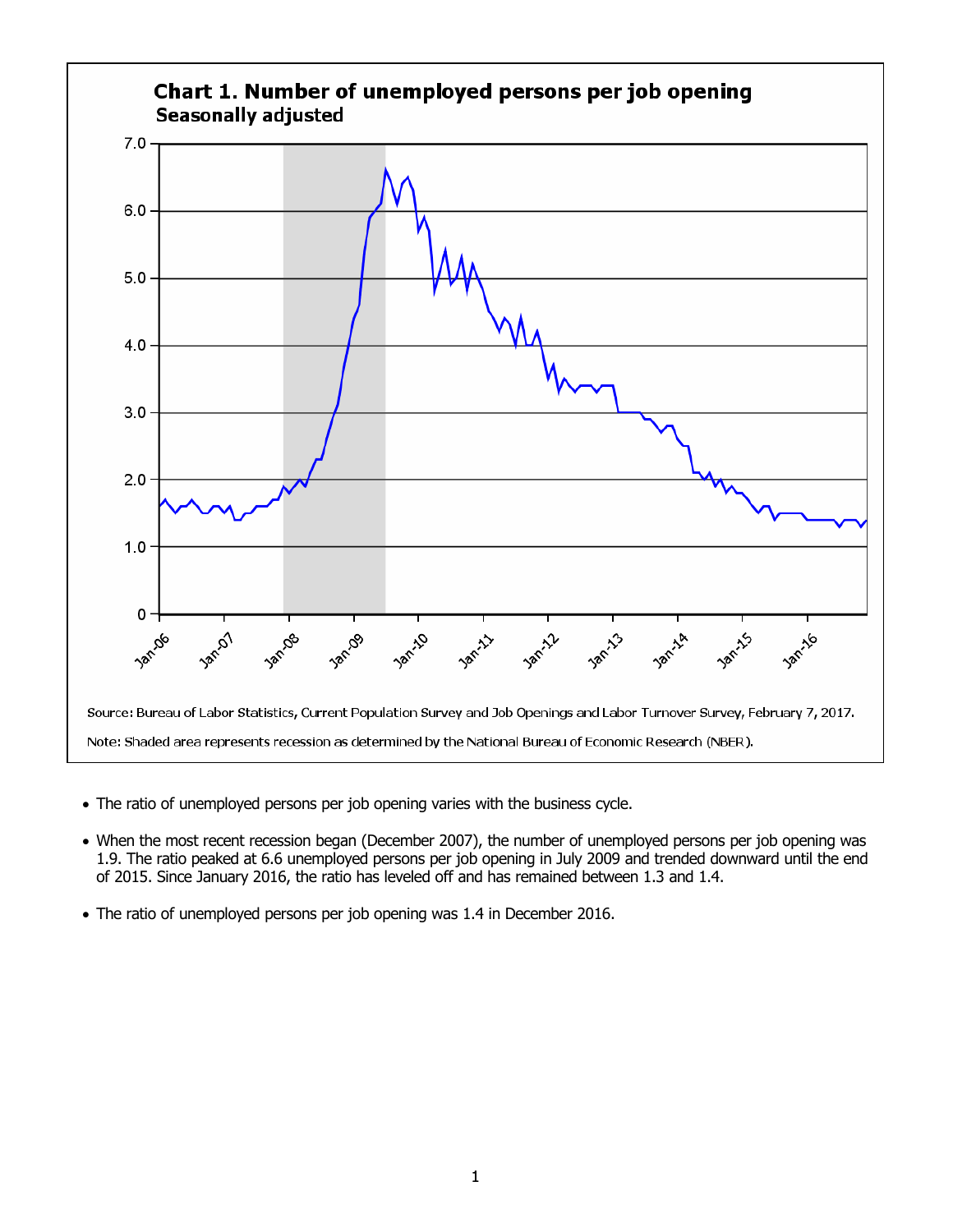

- The number of job openings declined to a series low in July 2009, one month after the official end of the most recent recession. Employment continued to decline after the end of the recession, reaching a low point in February 2010.
- Job openings have trended upward since their series low in July 2009, and have surpassed the prerecession peak (April 2007). In December 2016, there were 5.5 million job openings.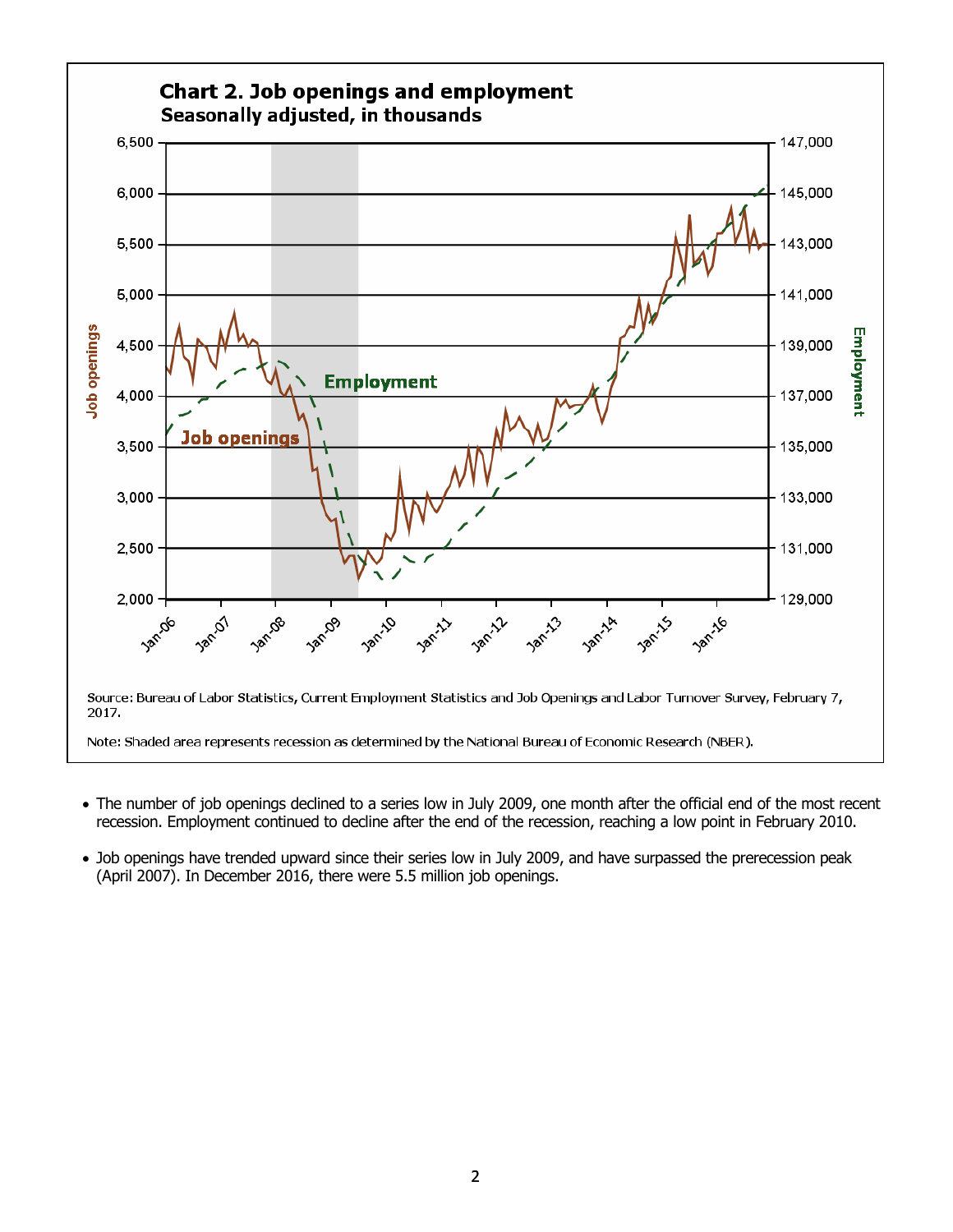

- There were 5.3 million hires in December 2016. Hires are near their prerecession levels.
- Total separations are near their prerecession levels, at 5.0 million in December 2016.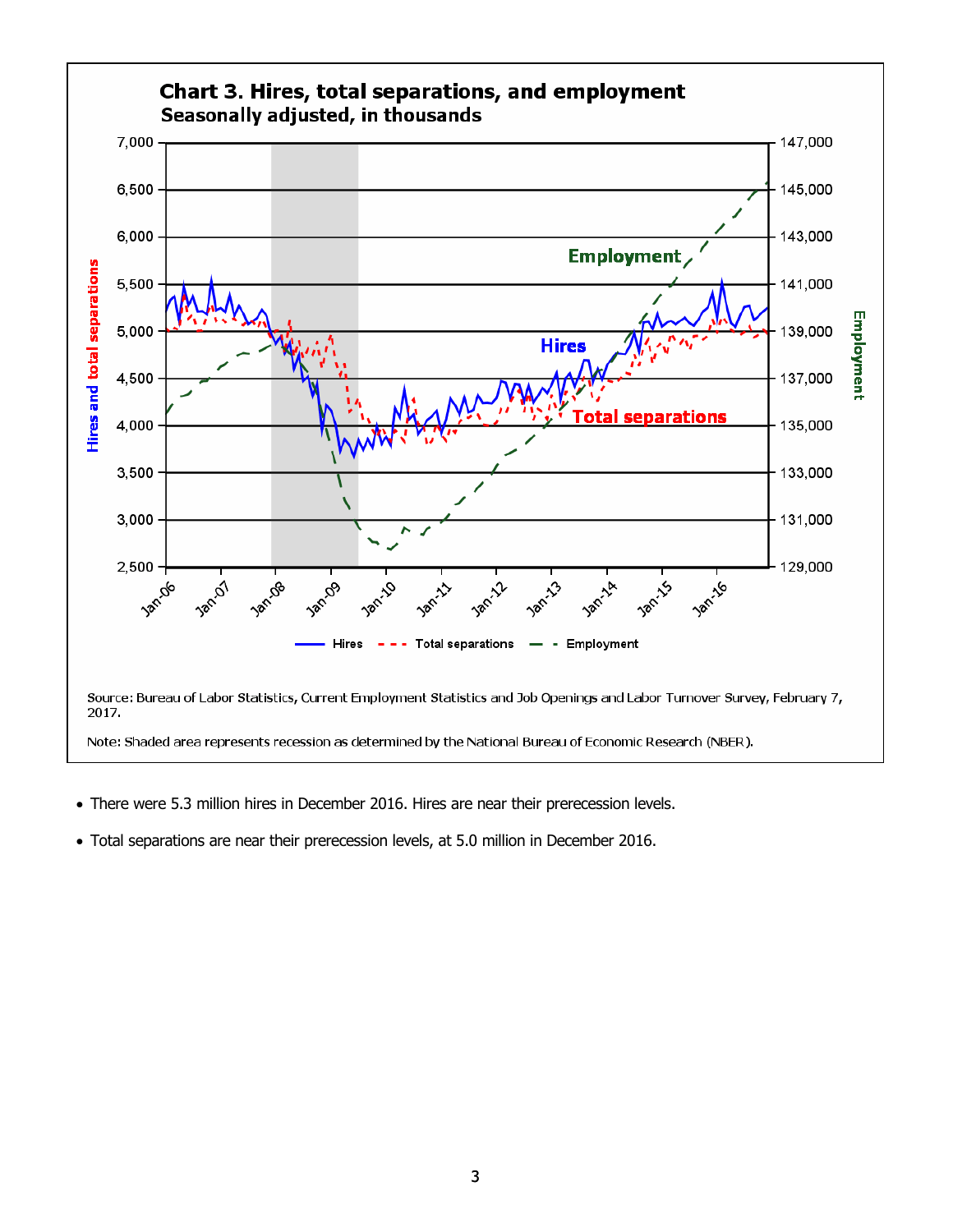

- The graph plots the job openings rate against the unemployment rate. This graphical representation is known as the Beveridge Curve, named after the British economist William Henry Beveridge (1879-1963). The economy's position on the downward sloping Beveridge Curve reflects the state of the business cycle.
- During an expansion, the unemployment rate is low and the job openings rate is high. Conversely, during a contraction, the unemployment rate is high and the job openings rate is low. The position of the curve is determined by the efficiency of the labor market. For example, a greater mismatch between available jobs and the unemployed in terms of skills or location would cause the curve to shift outward (up and toward the right).
- From the start of the most recent recession in December 2007 through the end of 2009, the series trended lower and further to the right as the job openings rate declined and the unemployment rate rose. From 2010 to the present, the series has been trending up and to the left as the job openings rate increased and the unemployment rate decreased.
- In December 2016, the unemployment rate was 4.7 percent and the job openings rate was 3.6 percent. This job openings rate corresponds to a higher unemployment rate than it did before the most recent recession.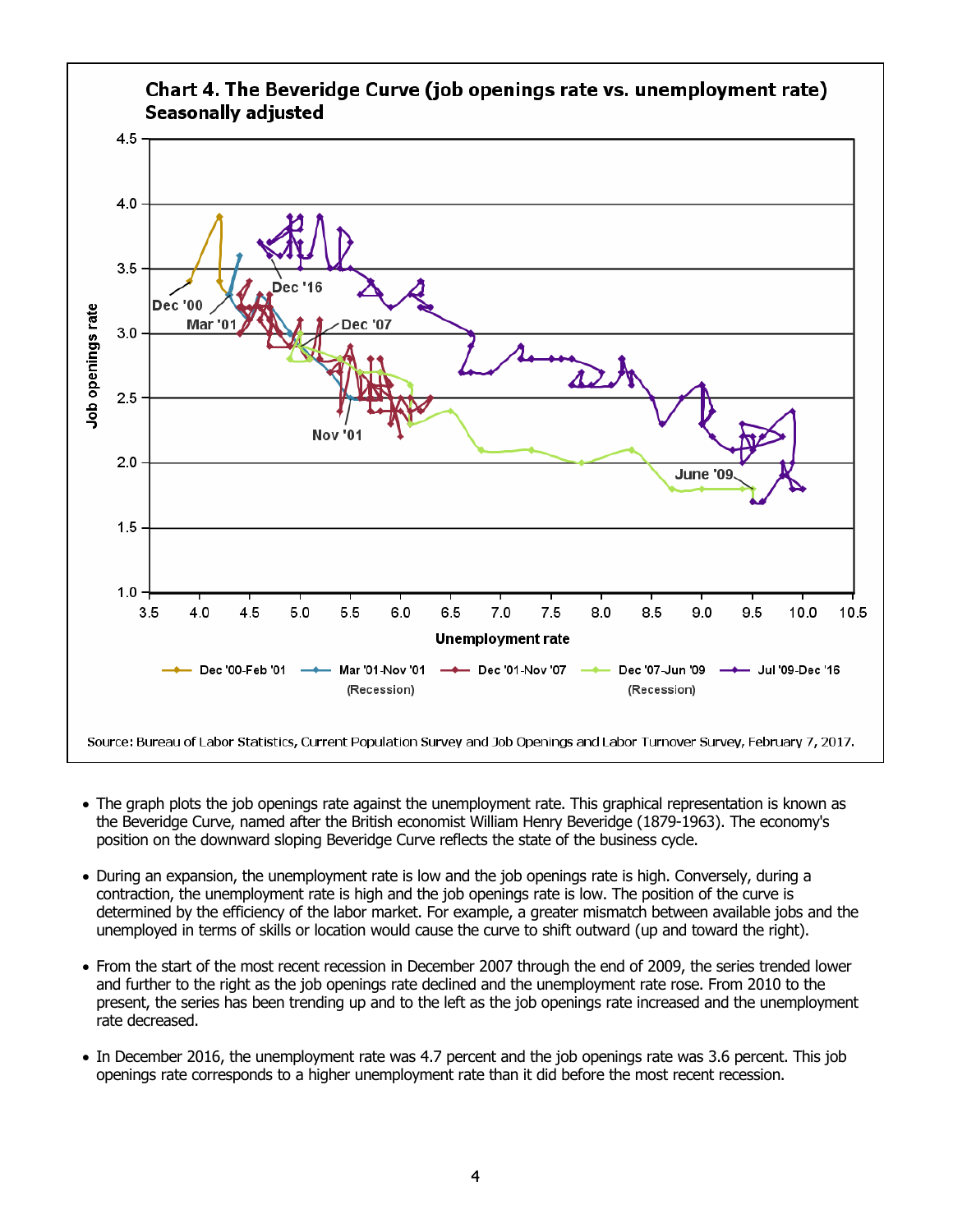

- Job openings have increased since their low in July 2009. They returned to their prerecession level in March 2014 and surpassed their prerecession peak in August 2014. There were 5.5 million open jobs on the last business day of December 2016.
- Hires have increased since their low in June 2009 and are near their prerecession levels. In December 2016, there were 5.3 million hires.
- Quits have increased since their low in September 2009 and are near their prerecession levels. In December 2016, there were 3.0 million quits.
- The number of hires (measured throughout the month) has exceeded the number of job openings (measured only on the last business day of the month) for most of the JOLTS history. Since February 2015, this relationship has changed as job openings have outnumbered hires in most months.
- At the end of the most recent recession in June 2009, there were 1.2 million more hires throughout the month than there were job openings on the last business day of the month. In December 2016, there were 249,000 fewer hires than job openings.